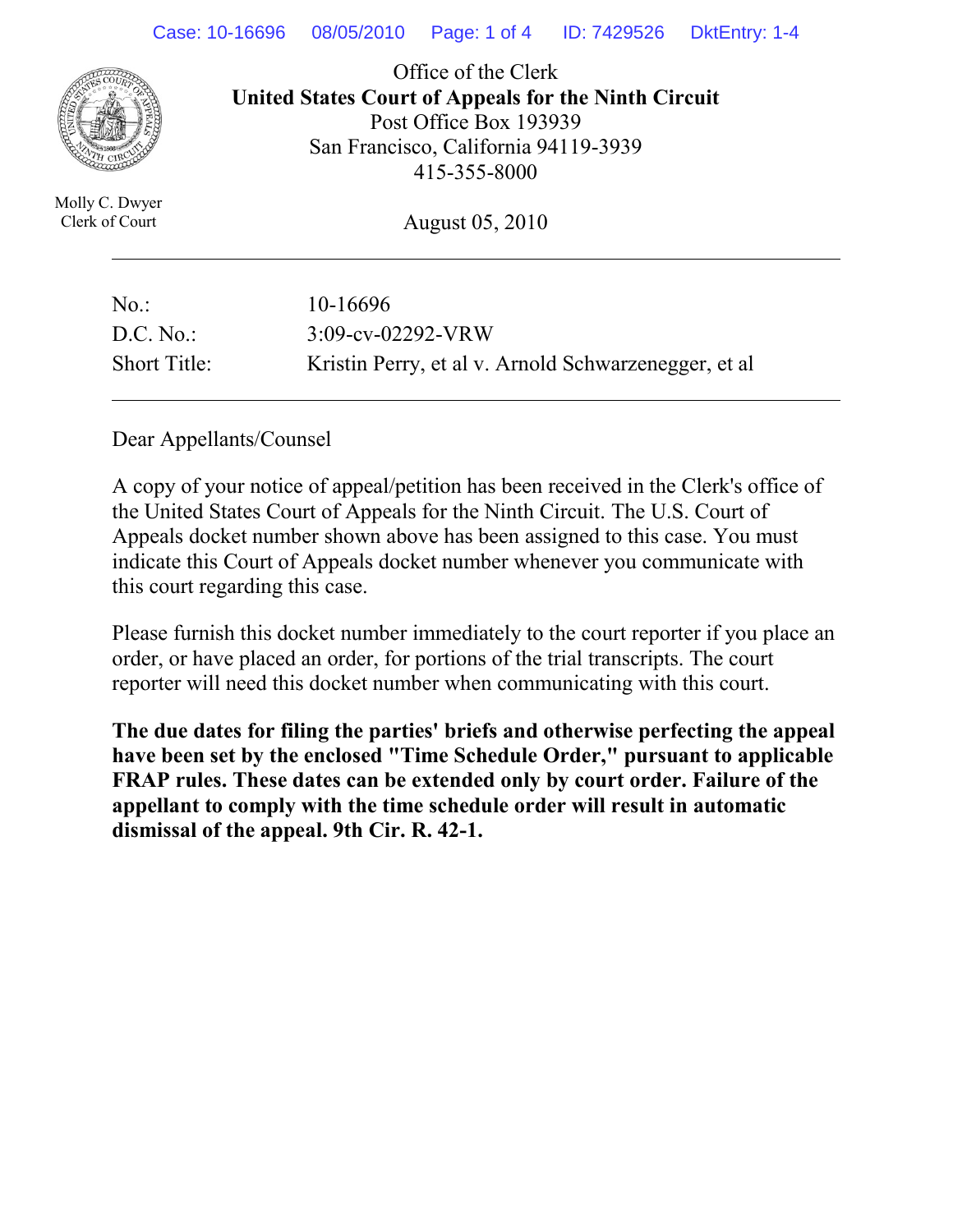## UNITED STATES COURT OF APPEALS

## FOR THE NINTH CIRCUIT

## **FILED**

AUG 05 2010

MOLLY C. DWYER, CLERK U.S. COURT OF APPEALS

KRISTIN M. PERRY; SANDRA B. STIER; PAUL T. KATAMI; JEFFREY J. ZARRILLO,

Plaintiffs - Appellees,

CITY AND COUNTY OF SAN FRANCISCO,

 Plaintiff - Intervenor-Appellee,

v.

ARNOLD SCHWARZENEGGER, in his official capacity as Governor of California; EDMUND G. BROWN, Jr., in his official capacity as Attorney General of California; MARK B. HORTON, in his official capacity as Director of the California Department of Public Health & State Registrar of Vital Statistics; LINETTE SCOTT, in her official capacity as Deputy Director of Health Information & Strategic Planning for the California Department of Public Health; PATRICK O'CONNELL, in his official capacity as Clerk-Recorder for the County of Alameda; DEAN C. LOGAN, in his official capacity as

No. 10-16696

D.C. No. 3:09-cv-02292-VRW U.S. District Court for Northern California, San Francisco

## **TIME SCHEDULE ORDER**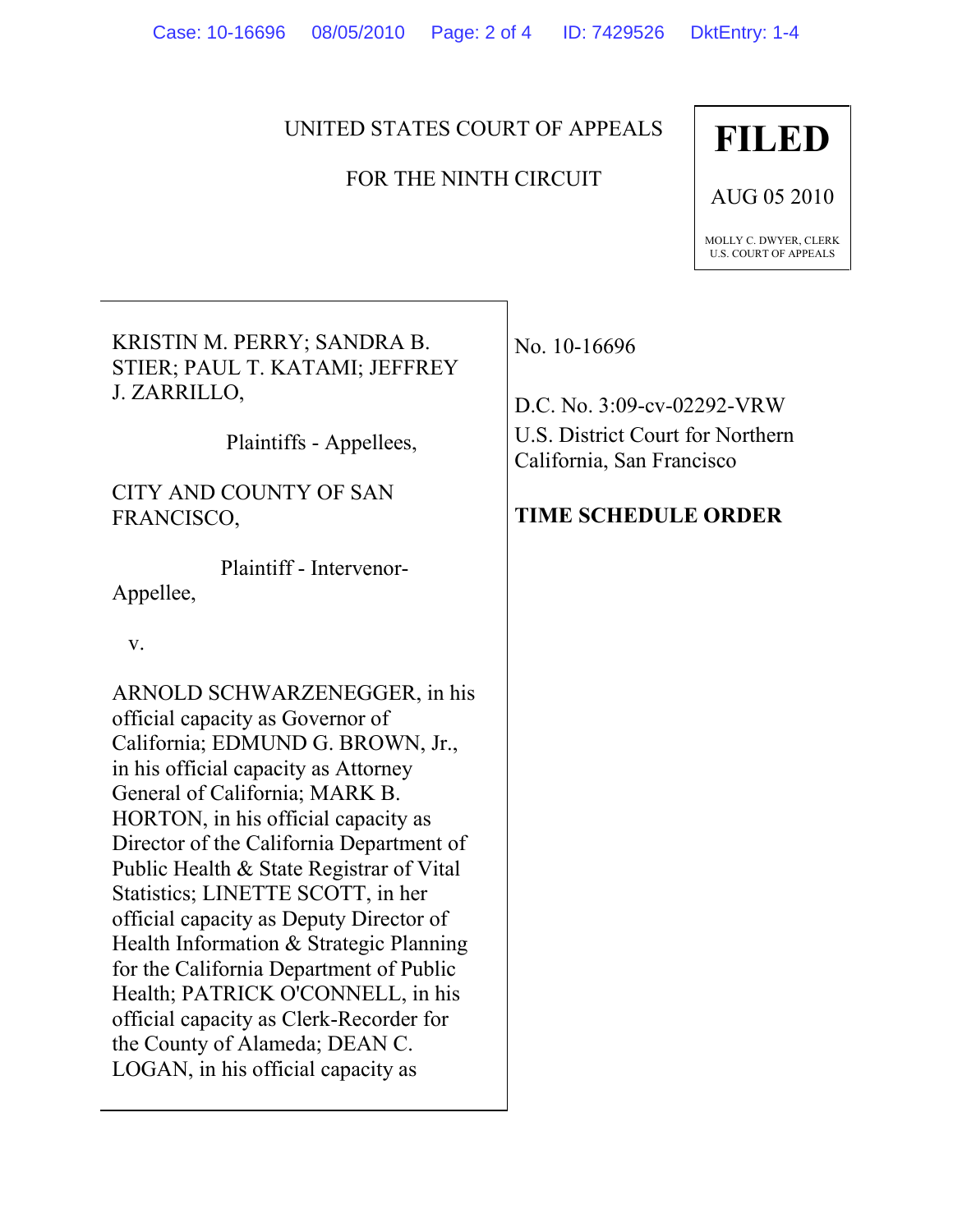Registrar-Recorder/County Clerk for the County of Los Angeles,

Defendants,

and

DENNIS HOLLINGSWORTH; GAIL J. KNIGHT; MARTIN F. GUTIERREZ; HAK-SHING WILLIAM TAM; MARK A. JANSSON; PROTECTMARRIAGE.COM - YES ON 8, A PROJECT OF CALIFORNIA RENEWAL, as official proponents of Proposition 8,

 Defendants -Intervenors-Appellants.

The parties shall meet the following time schedule.

If there were reported hearings, the parties shall designate and, if necessary, crossdesignate the transcripts pursuant to 9th Cir. R. 10-3.1. If there were no reported hearings, the transcript deadlines do not apply.

| Thu., August 12, 2010          | Mediation Questionnaire due. If your registration for<br>Appellate ECF is confirmed after this date, the<br>Mediation Questionnaire is due within one day of<br>receiving the email from PACER confirming your<br>registration. |
|--------------------------------|---------------------------------------------------------------------------------------------------------------------------------------------------------------------------------------------------------------------------------|
| Fri., September 3, 2010        | Transcript shall be ordered.                                                                                                                                                                                                    |
| <b>Mon., October 4, 2010</b>   | Transcript shall be filed by court reporter.                                                                                                                                                                                    |
| <b>Fri., November 12, 2010</b> | Appellants' opening brief and excerpts of record shall<br>be served and filed pursuant to FRAP 32 and 9th Cir.<br>R. 32-1.                                                                                                      |
| <b>Mon., December 13, 2010</b> | Appellees' answering brief and excerpts of record                                                                                                                                                                               |